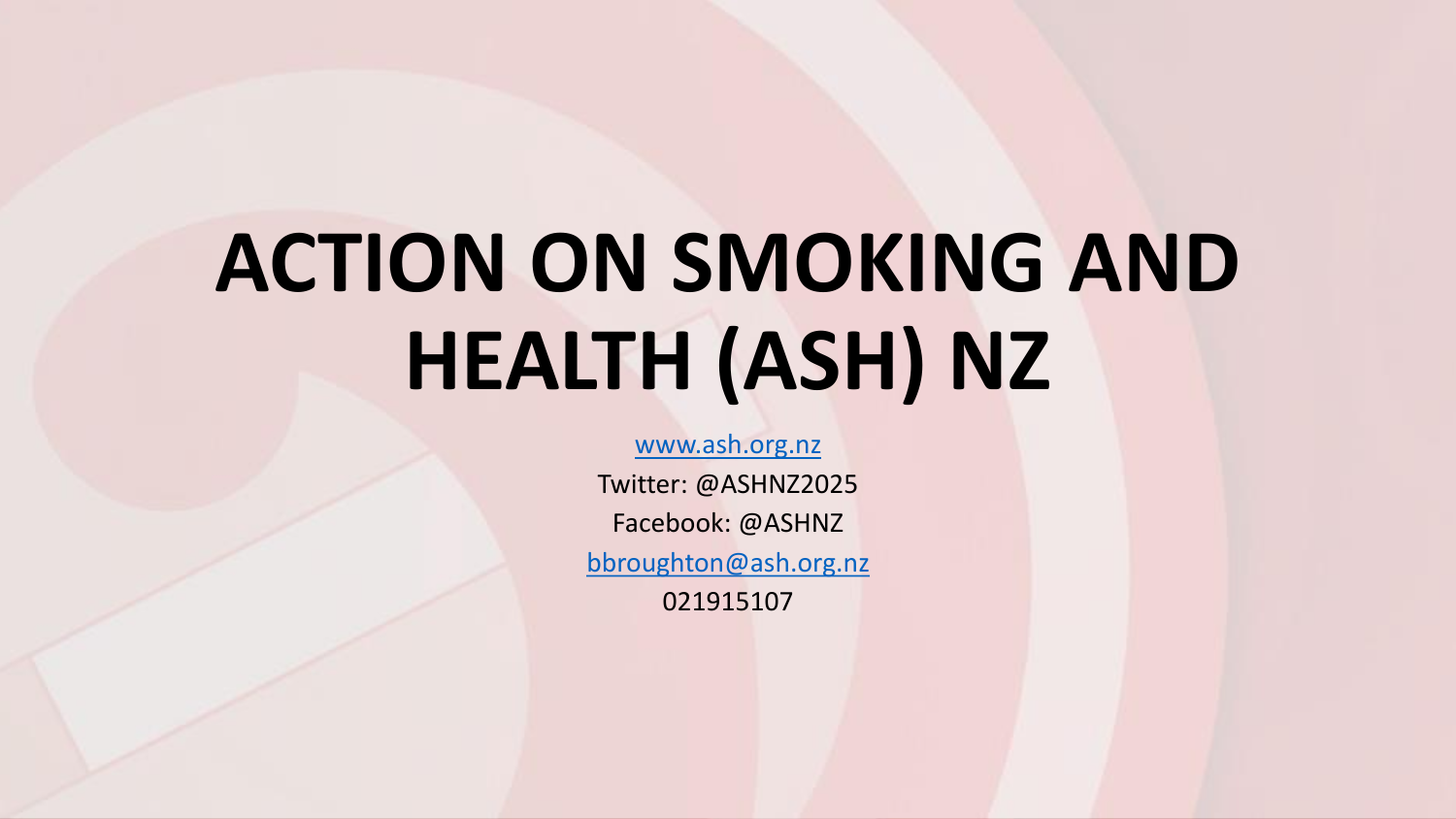## UPDATE FROM ASH

#### • ASH

- Located within Heart Foundation
- One FTE (four days p/week), two part-time contractors
- Small, flexible.

### • STRATEGIC PRIORITIES

- A national govt plan with SMART goals and govt accountability
- Realise potential of reduced harm products discriminate against most harmful products
- Tax revenue re-invested into tobacco
- Dedicated media spend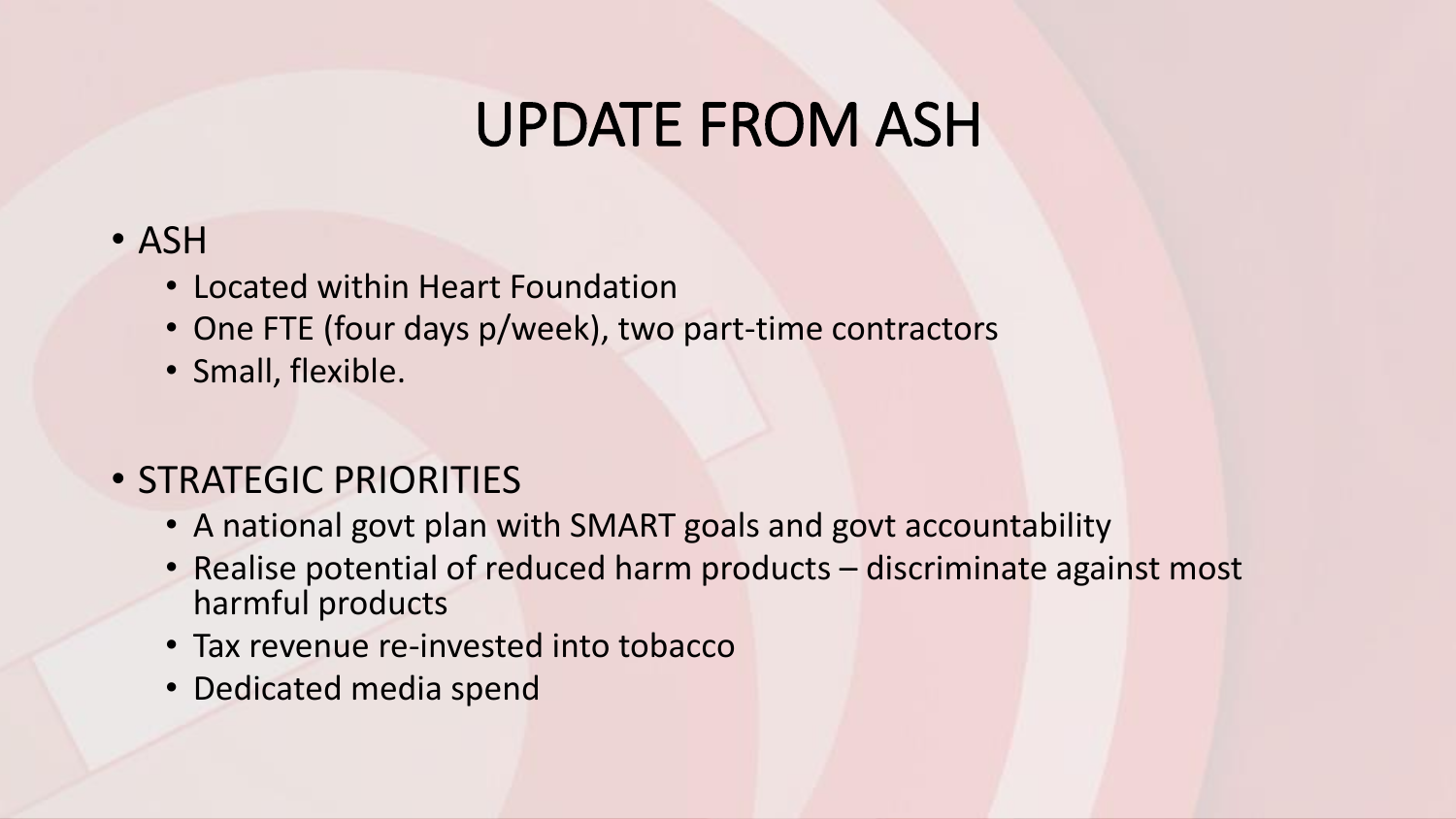### UPDATE FROM ASH

- ALL PARTY PARLIAMENTARY GROUP (APPG) ADVISORY SMOKEFREE 2025
	- This forum recognises that SF2025 is a health issue that all members from across the house have an interest in.
	- The purpose of this group is to bring cross-party perspectives together for quality debate and to seek areas of consensus to achieve Smokefree 2025.
	- The agenda will be led by members, in response to member's interest and discussion.
	- ASH there to facilitate access to expertise from the sector, local, national and international if required to ensure best evidence-based discussions occur.
	- ASH communicated the vision of the MASC report as a starting point.
	- Parliament need to own this.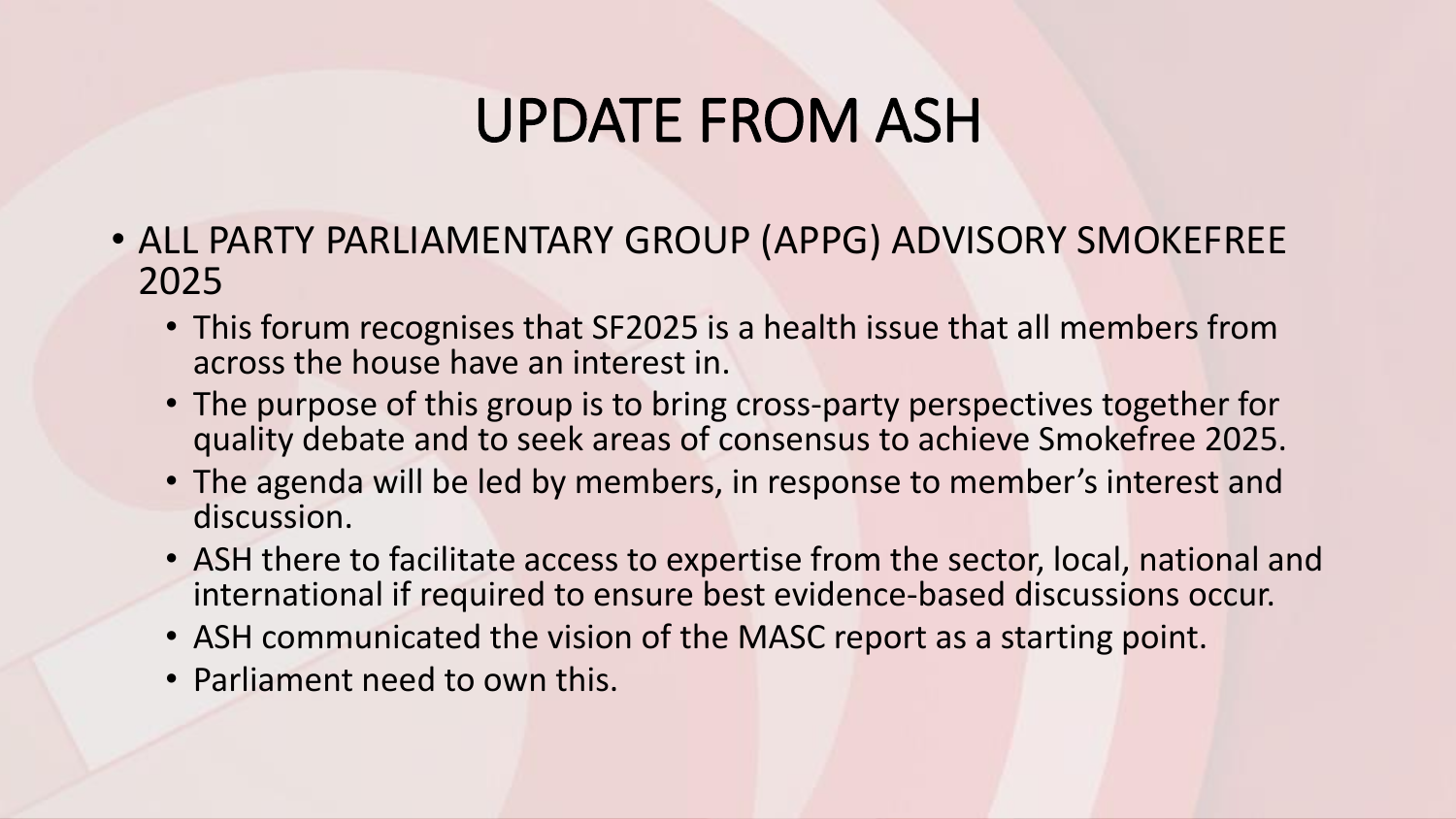### UPDATE FROM ASH

#### • ASH YEAR TEN SMOKING SURVEY

- DHB, SF Cars, E-cigs and Smoking in homes
- History of supporting legislative changes

#### • MEDIA

- Focus on the industry
- Supporting other kaupapa
- Smart and opportunistic media activity
- Smarter use of social media: Facebook, Twitter, Website